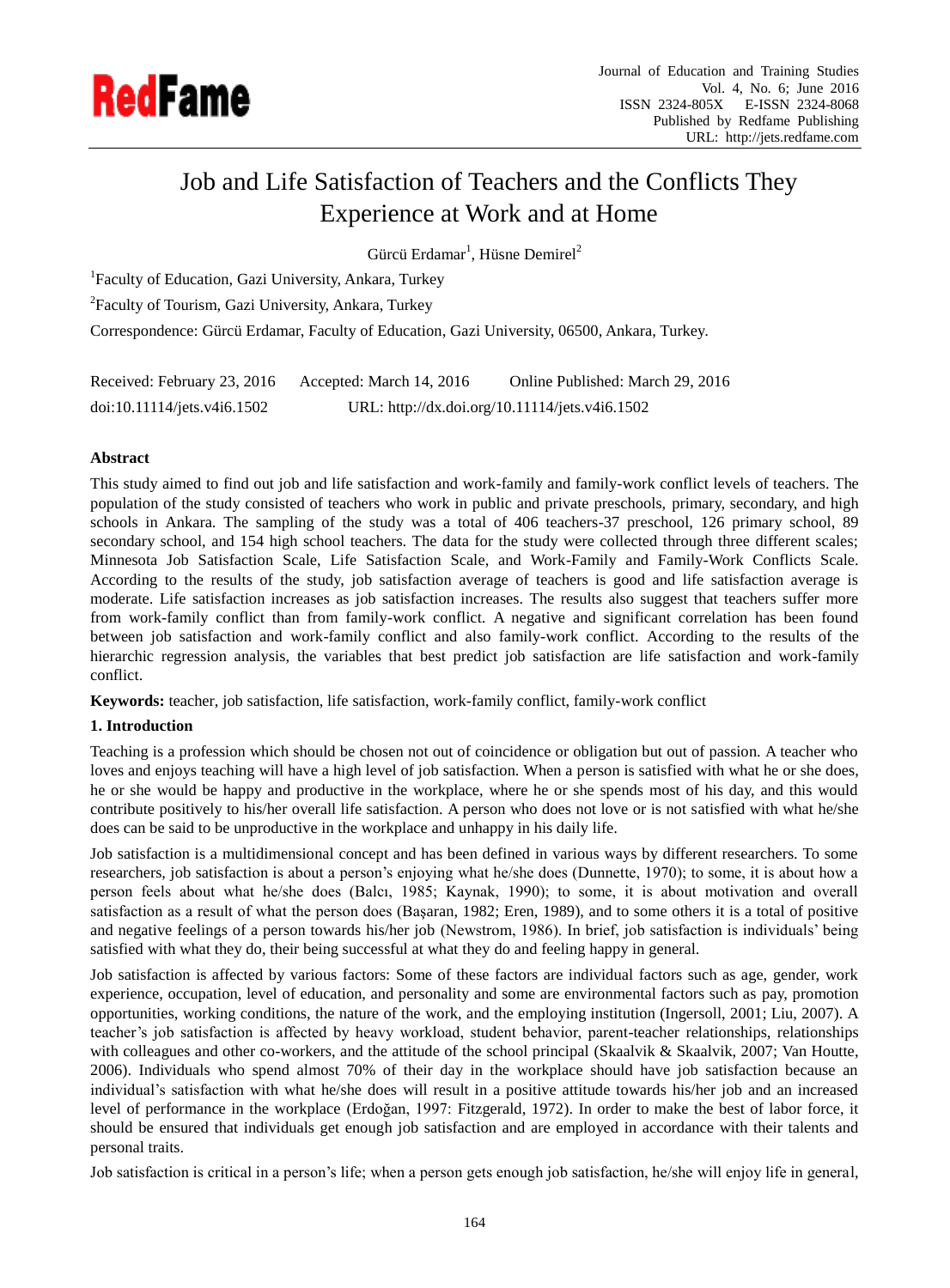will be psychologically healthy and will have a great potential to increase his/her success both in professional and personal life. In other words, if one is satisfied with his/her job, he/she is also satisfied with his/her life. Therefore, it is highly important that teachers, as well as other professionals, do their job with enthusiasm and passion in order to make education system work effectively. A satisfied teacher is more willing to make time and energy for his/her students and for teaching (Bogler, 2001). In today's Turkey, however, teachers are facing a lot of problems (insufficient pay, organizational environment, management, and so on) regarding their professions and the problems they are facing contribute negatively to their professional performance, personal development, and their job and life satisfaction (Güver, 2004).

One of the factors that have a high impact on job satisfaction is overall life satisfaction. Life satisfaction includes an individual's expectations from life and the extent to which these expectations are met (Avşaroğlu, Deniz and Kahraman, 2005). The concept of life satisfaction, which was first coined by Neugarten in 1961, is the outcome or condition which occurs as a result of a comparison between what a person wants to have and what he/she actually has (Akt., Özer and Karabulut, 2003). To most people, life satisfaction is the ultimate goal in life. When a person's happy and positive feelings in his everyday life outweighs his negative feelings, it contributes positively to his life satisfaction. Life satisfaction is about a person's positive feelings towards his life as a whole (Mustafayeva and Bayraktaroğlu, 2014). According to Aysan and Bozkurt (2004), life satisfaction is the degree to which a person reaches the goals he sets for himself. Considering the fact that one of the goals of a person is to be good at what he does, life satisfaction and job satisfaction are inevitably correlated.

Research has also shown that there is a significant correlation between job satisfaction and life satisfaction (Avşaroğlu, Deniz and Kahraman, 2005; Bonebright, Clay and Ankenman, 2000; Keser, 2005; Lent and Brown, 2006; Perrone, Webb and Jackson, 2007). Now that job satisfaction has a high impact on life satisfaction, increasing job satisfaction levels of teachers will also increase their overall life satisfaction. In other words, life satisfaction and job satisfaction in this case will go hand in hand. Individuals who are not satisfied with their jobs will be unhappy in their personal lives also or the individual's leading an unhappy life will prevent him from having job satisfaction (Uyargil, 1983: 87).

Another factor that affects job and life satisfaction is family-work conflict (when family life affects work) or work-family conflict (when work affects family life). Sometimes what happens in the workplace might affect family life and sometimes problems in the family might affect work life negatively. A teacher's not being able to spare enough time for his family and home due to such reasons as taking work home (lesson planning, preparing exams, or grading exam papers) or having a heavy workload might lead to work-family conflict. Or, a female teacher's having to push work into the background due to household chores or child care might lead to family-work conflict.

Life at home and life at work are two important areas that reciprocally influence one another. Research has shown that an individual's work life is influenced by familial variables (such as the number of kids, age, and the support of the spouse) (Carlson & Kacmar, 2000; Grzywacz & Marks, 2000) and also one's family life is influenced by job necessities (Greenhaus and Beutell, 1985; Kossek and Özeki, 1998). Studies on work-family and family work conflicts have also suggested that family and work are mutually related (Adams, King, & King, 1996; Frone and Cooper, 1992; Frone, Russell, & Cooper, 1997; Hammer, Bauer, & Grandey, 2003; Namasivayam & Zhao, 2007; Trachtenberg, Anderson, & Sabatelli, 2009). Work might interfere with family and vice versa. When work-related problems affect family life work-life conflict occurs, and when family-related problems affect work family-work conflict takes place. Both types of conflicts create negative consequences for both family and work life. For example, while work-family conflict decreases job satisfaction, family-work conflict decreases marriage satisfaction (Allen, Herst, Burck, & Sutton, 2000; Frone, Russell and Cooper, 1992; Greenhouse, Collins & Shaw, 2003; Noor, 2002). Teachers' low or high level of job and life satisfaction or conflicts at work and at home would directly affect the quality of education they give.

A lot of national and international studies have been done on teacher job satisfaction (Çermik, 2001; Dinham & Scott, 2000; Köktürk, 1997; Filiz, 2014). These studies have generally focused on topics such as job satisfaction, individual and environmental factors affecting job satisfaction, and the correlation between job satisfaction and life satisfaction. However, the number of studies that focus on teachers' job and life satisfaction, and the relationships between family-work conflict and work-family conflict which affect their job and life satisfaction is rather limited, which was the main motivation for the present study.

The aim of this study is to determine the job satisfaction, overall life satisfaction, and work-family and family-work conflicts of teachers of various grade levels and the correlations among these variables. To that end, this study had the following sub-aims:

1. To determine teachers' job and life satisfaction levels and the levels of their family-work and work family conflicts.

2. To determine whether or not teachers' job satisfaction, life satisfaction and work-family/family-work conflicts change according to the type of the institution they work for, the level they are teaching, their gender, branch, marital status,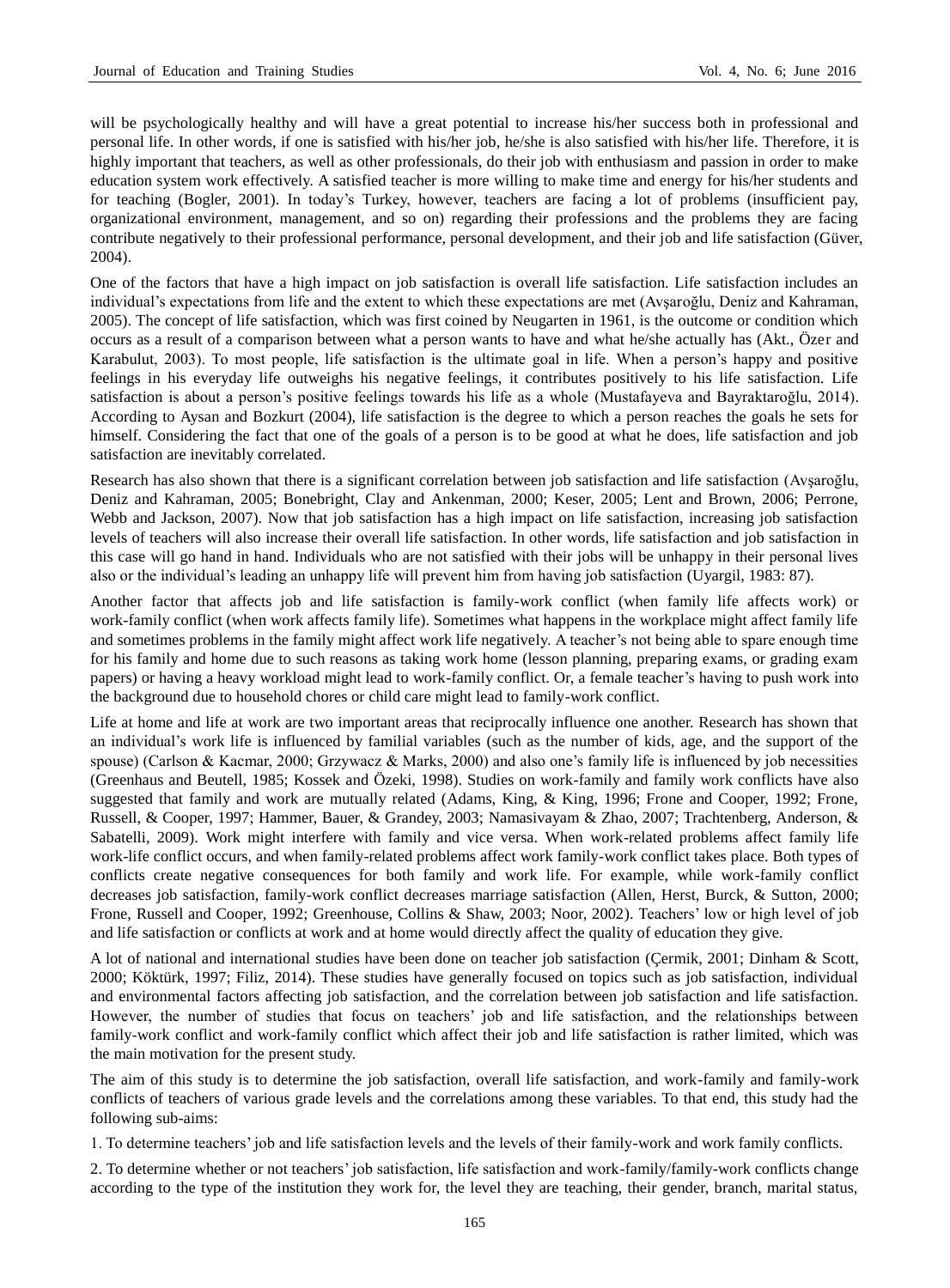length of service, and age.

3. To determine the relationships among variables such as teachers' job satisfaction, life satisfaction, and family-work/work-family conflicts.

4. To determine the variables that predicts teachers' job satisfaction levels.

# **2. Method**

## *2.1 Participants*

The population of the study consisted of teachers, who were chosen on a voluntary basis and were working in private and state-run preschools, primary, secondary, and high schools in Ankara in the 2012-2013 academic year. The study was limited to Altındağ, Çankaya, Keçiören and Yenimahalle Districts in Ankara. From these districts 9 preschools (2 private, 3 independent preschools, and 4 preschools affiliated with primary schools), 6 primary schools (2 private and 4 state-run schools), 4 secondary schools (2 private and 2 state-run schools), and 7 high schools (3 private and 4 state-run schools) were randomly selected.

406 teachers working in these schools voluntarily accepted to participate in the study. So, the sampling of the study consisted of 37 preschool, 126 primary school, 84 secondary school, and 154 high school teachers. Regarding the demographic features of these teachers, most of them are female (70.7%) and married (75.9%); approximately one quarter of the teachers fall into 30 and below age group (22.4%), and 25.9% have been married for 11-20 years. A great majority of the teachers work in public schools (83.0%); 37.9% work in high schools, 31.0% in primary schools, and almost half of the teachers (43.3%) are classroom teachers.

## *2.2 Data Collection Instruments*

Minnesota Job Satisfaction Scale was used in order to determine job satisfaction levels, and Life Satisfaction Scale was used to determine life satisfaction levels of teachers. Another scale was designed by the researchers to determine work-family and family-work conflicts of teachers.

#### 2.2.1 Minnesota Job Satisfaction Scale

Minnesota Job Satisfaction Scale is a 5-item Likert scale of 20 questions, which was originally developed by Weiss, David, England and Lofguist in 1967 in order to determine job satisfaction. It was adapted to Turkish by Oran (1989). Each question has 5 options about how much an individual enjoys what he/she does (ranging from 1 I'm not satisfied at all to 5 I'm highly satisfied)**.** I'm not satisfied at all is 1 point, I'm not satisfied is 2 points, I'm not sure how satisfied I am 3 points, I'm satisfied 4 points, and I'm highly satisfied is 5 points (Özdayı, 1990). While analyzing the scale data the points are added up. The maximum points one can get is 100, and the minimum is 20. The closer the points are to 20, the lesser the satisfaction is, and the closer the points are to 100, the higher the satisfaction is. In some of the studies the Cronbach-Alpha inner validity coefficient of the scale was found to be .90 and 0.89 (Yıldırım, 1996; Demirel and Koç Erdamar, 2009).

#### 2.2.2 Life Satisfaction Scale

Life Satisfaction Scale, which was developed by Deiner, Larsen, Emmons and Griffin (1985), was translated and adapted into Turkish by Köker (1991). The scale consists of 5 statements. The maximum point one can get out of the scale is 25, and minimum is 5. A low score indicates low life satisfaction (Demirel and Canat, 2004). As for the reliability of the scale, test-retest reliability was r=.85, item-test correlations are estimated to be between .71 and .80 (Avşaroğlu, Deniz and Kahraman, 2005).

2.2.3 Work-family and Family-work Conflicts Scale

The data for the study were collected via a scale developed by the researchers. Below is a thorough explanation of how the scale was developed and how the validity and reliability of the scale were assessed.

The Writing of the Statements in the Scale and Preliminary Analysis

First of all, 9 open-ended statements were written for the work-family and family-work conflicts scale. These statements included the problems teachers face in work and family life and whether or not the problems at work affect family life and the problems in the family affect work life. 30 teachers working in preschools, primary, and secondary schools were consulted during the process. The suggestions and opinions of these teachers were analyzed and 31 close-ended questions were prepared accordingly. The written statements were first given to 5 experts in the field to be analyzed in terms of the scope, clarity, statement similarities and then the necessary changes were done and the number of statements was reduced to 24.

The Preparation of the Pilot Form of the Scale and Piloting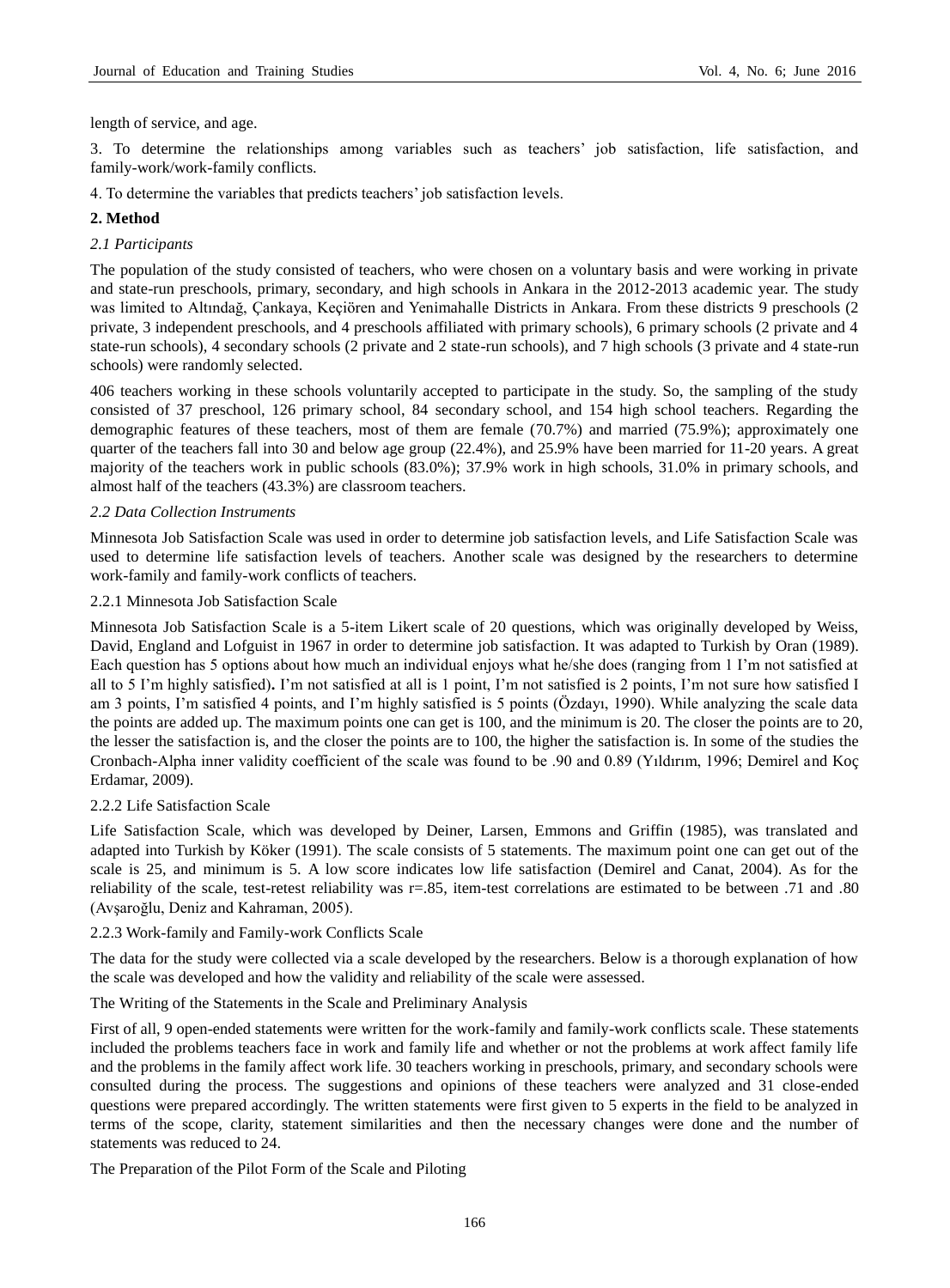In the pilot form, which consisted of 24 items, how the problems teachers face in their work and family life affect one another was inquired. In the preparation stage of the pilot form, rating totals and scaling approach (Likert scale) was taken into consideration. In this regard, the scaling included five options as Never (1), Rarely (2), Sometimes (3), Often (4), and Always (5). The scale was given to 316 teachers, considering gender, age group, length of service, marital status, type of institution (private or public), level of institution (primary, secondary, or high school), and branch.

The Processing and Analysis of the Data Collected from the Pilot Study

All of the statements in the scale are negative statements. Therefore, a high score on the scale indicates high family-work and work-family conflicts. In order to determine the items to be included in the final version of the scale, two different item analysis methods were used: item-scale correlation and lower-upper group differences. The validity of the final scale was tested through "construct validity" method. As for the reliability of the scale, the internal reliability of the scale was tested through Cronbach Alpha reliability coefficient.

According to item analysis based on item-scale correlation, the correlation coefficients between the score of each item and the score of the scale change between  $0.47 \text{ (m12)}$  and  $0.74 \text{ (m6)}$  and all the coefficients obtained are statistically significant at a level of 0.01. The means of the scores of the answers provided by the respondents in the lower and upper groups differ statistically significantly for all items at a level of 0.01.

## The Validity and Reliability of the Scale

In order to prove the internal consistency of the scale, factor analysis and varimax upright rotation methods were used. With this aim in mind, firstly the suitability of the data for factor analysis was tested through Kaiser-Meyer Olkin (KMO) coefficient and Bartlett test. For the given data, the KMO value was found to be .90. The chi-square value estimated in the Bartlett test was found to be significant (chi-square  $(N=316, sd=190)$ . p<.01). When KMO value is higher than .70 and Bartlett test turns out to be significant, it means that factor analysis can be done (Büyüköztürk, 2007).

For the 20 items included in the pilot study, factor analysis and varimax rotation method were used. The results of this analysis showed that the scale had two factors. 4 items, which had a factor load lower than .40, were removed from the scale. Thus, the first 9 items in the scale are about work-family conflict, and the  $10<sup>th</sup>$  to  $20<sup>th</sup>$  items are about family-work conflict. The total variance explained by the two factors is 53.679. The statements included in the first factor are about work-family conflict, so the first factor is titled as "work-family conflict". The work-family factor consists of 9 items. The variance explained by this factor, which has factor loads ranging from 0.843 and 0.628, is 37.806. With respect to the statements included in the second factor, all of them are about family-work conflict. Therefore, the second factor is titled as "family-work conflict". Here, there are 11 items which have factor loads changing between 0.772 and 0.568. The variance explained by this factor is 15.873. The Cronbach  $\alpha$  internal consistency coefficient of the scale is 0, 90 for the first factor, 0, 89 for the second, and 0.90 for the whole scale.

A high score on the scale indicates a high level of conflict in the family and the workplace. The highest score one can get from work-family conflict is 45, and from the family-work conflict 55.

#### *2.3 Data Collection*

In order to determine job satisfaction levels of the teachers Minnesota Job Satisfaction Scale was used; to determine their life satisfaction levels Life Satisfaction Scale was used and to find about work-family and family-work conflicts Work-family Conflict Scale, which was developed by the researchers, was used. The scales were conducted by the researchers themselves.

# *2.4 Data Analysis*

The mean and standard deviation of the scores the respondents received from the job satisfaction, overall life satisfaction, and work-family/family-work conflicts scales were calculated; also, in order to determine the effects of the respondents' demographic features on their job satisfaction, overall life satisfaction, and work-family/family-work conflicts, t-test and one-way variance analysis were used. When the results of the one-way variance analysis turned out to be statistically significant, Scheffe test was used in order to determine which groups differ from one another.

Whether or not there is a correlation among job satisfaction, overall life satisfaction, and work-family/family-work conflict variables is tested through Pearson Product-Moment Correlation Coefficient technique. Moreover, in order to determine which variables predict the teachers' job satisfaction levels, hierarchic regression analysis was done. The analysis was done by taking the demographic features as the  $1<sup>st</sup>$ , job satisfaction as the  $2<sup>nd</sup>$ , conflicts faced in the family and workplace as the 3<sup>rd</sup> block. Since gender, level of institution, and branch were discrete variables, they are included in the analysis as "dummy variables". According to this, for gender variable, female teachers were coded as "1", and male teachers as"0". For level of institution 3 dummy variables and for branch 5 dummy variables were formed. For level of institution, in Dummy 1 variable primary school teachers were coded as "1" and others as "0"; for Dummy 2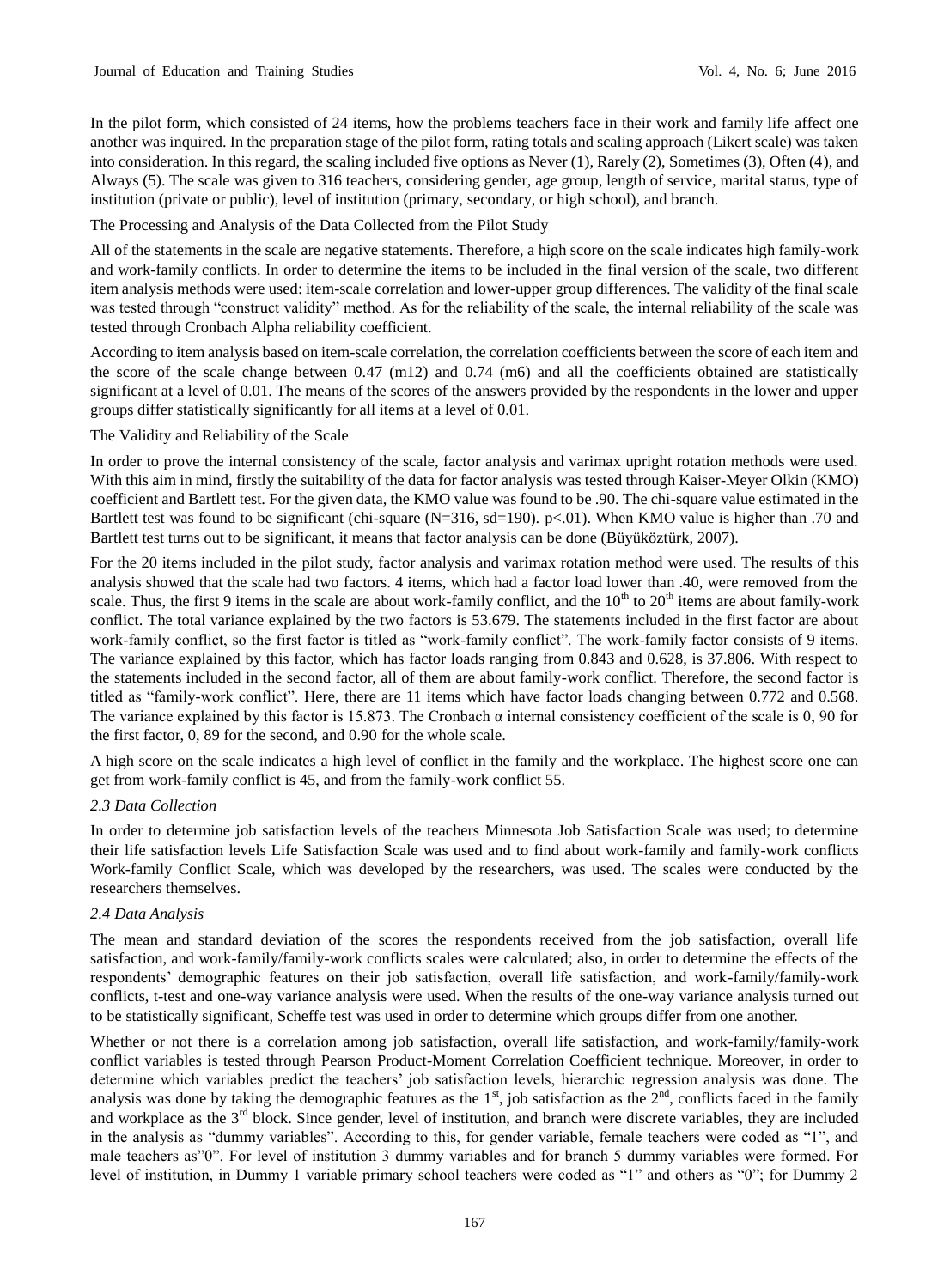variable, secondary school teachers were coded as "1" and others as "0"; for Dummy 3, high school teachers were coded as "1" and others as "0". As for branch, for Dummy 1, preschool teachers were coded as "1"and others as "0"; for Dummy 2, classroom teachers were coded as "1" and others as "0"; for Dummy 3 variable, foreign language teachers were coded as "1" and others as "0"; for Dummy 4, social sciences teachers were coded as "1" and others as "0"; and for Dummy 5, science and mathematics teachers were coded as "1" and others as "0".

# **3. Results**

The descriptive statistics about the teachers' job and life satisfaction, and work-family and family-work conflicts are given in Table 1.

Table 1. Descriptive statistics about the teachers' job and life satisfaction, and work-family and family-work conflicts (N:406)

| Scale                |       |       |
|----------------------|-------|-------|
|                      | X     |       |
| Job satisfaction     | 71.58 | 11.11 |
| Life satisfaction    | 15.32 | 4.44  |
| Work-family conflict | 26.25 | 7.64  |
| Family-work conflict | 20.43 | 6 71  |

The mean of job satisfaction scores of the teachers was found to be 71.58. Considering that the highest score one can get from job satisfaction is 100 and that job satisfaction rate increases as the score increases, the teachers can be said to have good deal of job satisfaction. The mean of life satisfaction scores of the teachers was found to be 15.32. Considering that the highest score one can get from this scale is 25 and that life satisfaction rate increases as the score increases, it is seen that life satisfaction of the teachers is slightly above average. In short, it was found that job satisfaction levels of the teachers were a little higher than their life satisfaction levels.

The mean of work-family conflict scores of the teachers was 26.25, and of family- work conflict scores 20.43. This means that the teachers suffer more from work-family conflict than family-work conflict. Thus, it might be suggested that the problems teachers have at work interferes with their life at home, which leads to more conflicts at home due to their job requirements.

Table 2. Comparison of job and life satisfaction of teachers according to some demographic features

| Variables     |             | <b>Job Satisfaction</b> |       |       |       |              |     | Life Satisfaction |      |       |           |  |
|---------------|-------------|-------------------------|-------|-------|-------|--------------|-----|-------------------|------|-------|-----------|--|
|               |             | $\mathbf N$             | X     | S.    | t/F   | $\mathbf{p}$ | N   | X                 | S    | t/F   | p         |  |
| Gender        | Female      | 287                     | 71.09 | 11.56 |       |              | 287 | 15.87             | 4.40 |       |           |  |
|               | Male        | 119                     | 72.79 | 9.86  | 1.966 | .162         | 119 | 13.98             | 4.26 | 15.73 | $.001***$ |  |
| Marital       | Married     | 308                     | 71.98 | 10.77 |       |              | 308 | 15.53             | 4.49 |       |           |  |
| <b>Status</b> | Single      | 98                      | 70.34 | 12.08 | 1.629 | .203         | 98  | 14.64             | 4.24 | 2.978 | .085      |  |
| of<br>Type    | Private     | 69                      | 68.88 | 14.58 |       |              | 69  | 15.84             | 3.80 |       |           |  |
| Institution   | Public      | 337                     | 72.14 | 10.19 | 4.957 | $.027*$      | 337 | 15.21             | 4.56 | 1.161 | .282      |  |
| of<br>Level   | Preschool   | 37                      | 73.95 | 10.18 |       |              | 37  | 15.35             | 5.14 |       |           |  |
| Institution   | Primary     | 126                     | 69.59 | 10.86 |       | $.001*$      | 126 | 14.65             | 4.46 |       |           |  |
|               | School      |                         |       |       | 5.751 | $2-3$ ,      |     |                   |      | 2.624 | .050      |  |
|               | Secondary   | 89                      | 75.22 | 9.09  |       | $3 - 4$      | 89  | 16.36             | 4.58 |       |           |  |
|               | School      |                         |       |       |       |              |     |                   |      |       |           |  |
|               | High School | 154                     | 70.53 | 12.05 |       |              | 154 | 15.25             | 4.08 |       |           |  |
| <b>Branch</b> | Preschool   | 37                      | 74.49 | 10.38 |       |              | 37  | 15.70             | 4.99 |       |           |  |
|               | Classroom   | 97                      | 70.19 | 10.62 |       |              | 97  | 14.65             | 4.50 |       |           |  |
|               | teacher     |                         |       |       |       |              |     |                   |      |       |           |  |
|               | Foreign     | 44                      | 74.90 | 10.11 | 1.468 | .177         | 44  | 16.57             | 4.46 | 1.924 | .065      |  |
|               | Language    |                         |       |       |       |              |     |                   |      |       |           |  |
|               | Turkish     | 39                      | 71.48 | 12.06 |       |              | 39  | 15.30             | 4.22 |       |           |  |
|               | Science     | 46                      | 71.08 | 12.76 |       |              | 46  | 15.48             | 4.05 |       |           |  |
|               | Mathematic  | 43                      | 68.25 | 12.91 |       |              | 43  | 14.64             | 4.00 |       |           |  |
|               | Social      | 38                      | 70.58 | 9.34  |       |              | 38  | 16.47             | 4.72 |       |           |  |
|               | Sciences    |                         |       |       |       |              |     |                   |      |       |           |  |
|               | Other*      | 62                      | 73.06 | 10.01 |       |              | 62  | 14.87             | 4.36 |       |           |  |
| Age           | 30<br>and   | 91                      | 71.21 | 12.89 |       |              | 91  | 14.60             | 3.80 |       |           |  |
|               | below       |                         |       |       | 1.764 | .105         |     |                   |      |       |           |  |
|               | $31 - 35$   | 46                      | 70.07 | 12.47 |       |              | 46  | 15.22             | 3.93 | 1.079 | .371      |  |
|               | 36-40       | 66                      | 71.48 | 11.18 |       |              | 66  | 15.21             | 4.87 |       |           |  |
|               | $41 - 45$   | 79                      | 70.65 | 10.19 |       |              | 79  | 15.77             | 4.66 |       |           |  |
|               | 46-50       | 67                      | 69.59 | 10.83 |       |              | 67  | 15.19             | 4.60 |       |           |  |
|               | 51<br>and   | 57                      | 73.89 | 9.68  |       |              | 57  | 16.18             | 4.74 |       |           |  |
|               | above       |                         |       |       |       |              |     |                   |      |       |           |  |

\*:This group consists of teachers of Physical Education, Visual Arts, Music, Drama, Technological Design, and Computer Studies.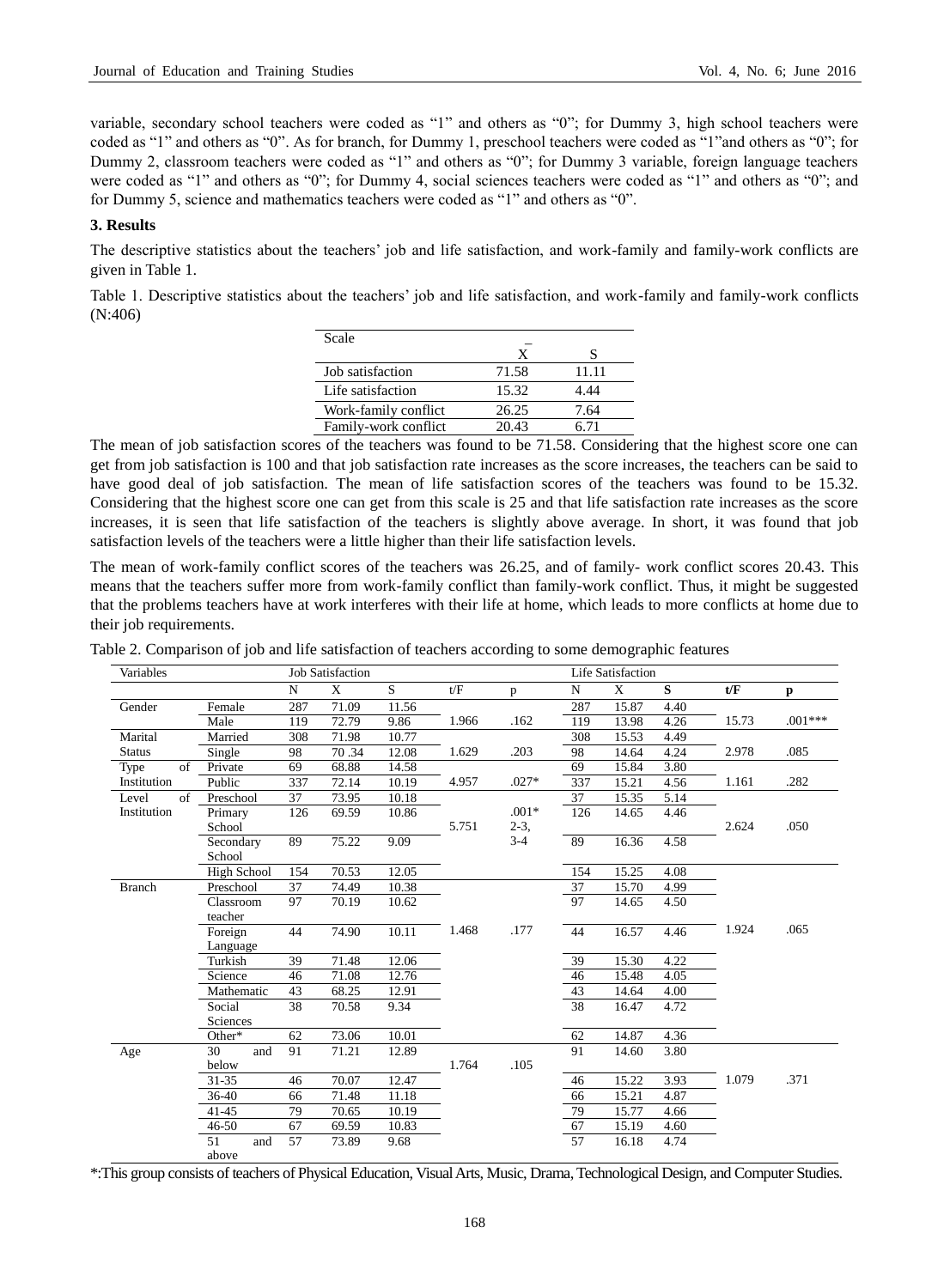When the teachers' job satisfaction levels were compared according to some demographic features, it was seen that teachers who work in public institutions and in secondary schools had higher job satisfaction levels and this result was found to be statistically significant (p<.05, p<.001). Another finding was that teachers' job satisfaction levels did not change according to gender, marital status, branch, and age  $(p>0.05)$ . When the teachers' life satisfaction levels were compared according to some demographic features, it was found that life satisfaction levels of female teachers were higher than those of male teachers and the difference between the two groups was statistically significant (p<.001). It was also found that marital status, type of institution, level of institution, branch, and age did not have any effect on teachers' life satisfaction levels (p>.05).

Table 3 presents information about whether or not the work-family and family-work conflicts that teachers have change according to some demographic features. The results have shown that the scores of work–family conflicts differ significantly at a level of .05 according to gender, level of institution, and branch. In other words, work-family conflict is more experienced by female teachers than male teachers, more by primary school teachers than other teachers, and more by classroom teachers than teachers of other branch (arts, music, physical education, information Technologies, and so on). As for family-work conflict, it differed significantly only according to type of institution variable at a level of .05. According to this finding, teachers who work in public institutions suffer more from family-work conflict than those who work in private institutions.

| Variables     |                      |     | Work-family Conflict |      |       |                    |          | Family-work Conflict |      |       |         |
|---------------|----------------------|-----|----------------------|------|-------|--------------------|----------|----------------------|------|-------|---------|
|               |                      | N   | $\mathbf{X}$         | S    | t/F   | p                  | N        | X                    | S.   | t/F   | p       |
| Gender        | Female               | 287 | 27.02                | 7.81 | 10.02 | $.002**$           | 287      | 20.56                | 6.59 |       |         |
|               | Male                 | 119 | 24.41                | 6.89 |       |                    | 119      | 20.85                | 6.70 | .657  | .418    |
| Marital       | Single               | 69  | 27.77                | 9.49 |       |                    | 308      | 20.59                | 6.44 |       |         |
| <b>Status</b> | Married              | 337 | 25.94                | 7.18 | 3.284 | .071               | 98       | 19.71                | 7.51 | .773  | .380    |
| of<br>Type    | Public               | 308 | 15.53                | 4.49 | 2.978 | .085               | 337      | 20.82                | 6.67 |       |         |
| Institution   | Private              | 98  | 14.64                | 4.24 |       |                    | 69       | 18.52                | 6.63 | 6.825 | $.009*$ |
| Level<br>of   | Preschool            | 37  | 25.97                | 8.37 |       |                    | 37       | 20.67                | 6.17 |       |         |
| Institution   | Primary<br>School    | 126 | 27.93                | 7.64 | 3.280 | $.021*$<br>$2 - 3$ | 126      | 20.94                | 7.04 | 1.504 | .213    |
|               | Secondary<br>School  | 89  | 24.88                | 6.87 |       |                    | 89       | 19.11                | 5.81 |       |         |
|               | High School          | 154 | 25.74                | 7.71 |       |                    | 154      | 20.71                | 6.99 |       |         |
| <b>Branch</b> | Preschool            | 37  | 25.54                | 8.30 |       |                    | 37       | 20.54                | 6.30 |       |         |
|               | Classroom<br>teacher | 97  | 28.18                | 7.36 |       |                    | 97       | 21.52                | 7.32 |       |         |
|               | Foreign<br>Language  | 44  | 25.57                | 6.22 | 2.488 | $.016*$<br>$2 - 8$ | 44       | 18.98                | 6.12 | 1.717 | .103    |
|               | Turkish              | 39  | 28.26                | 7.92 |       |                    | 39       | 21.54                | 7.36 |       |         |
|               | Science              | 46  | 24.76                | 8.60 |       |                    | 46       | 19.37                | 7.31 |       |         |
|               | Mathematic           | 43  | 25.64                | 7.38 |       |                    | 43       | 19.00                | 4.81 |       |         |
|               | Social<br>Sciences   | 38  | 26.84                | 6.83 |       |                    | 38       | 22.10                | 7.25 |       |         |
|               | Other                | 62  | 24.04                | 7.65 |       |                    | 62       | 19.71                | 5.87 |       |         |
| Age           | 30<br>and<br>below   | 91  | 14.60                | 3.80 |       |                    |          | 21.40                | 7.63 |       |         |
|               | $31 - 35$            | 46  | 15.22                | 3.93 | 1.079 | .371               | 91<br>46 | 20.15                | 6.15 | 2.082 | .067    |
|               | $36-40$              |     | 15.21                | 4.87 |       |                    |          | 21.32                | 6.28 |       |         |
|               |                      | 66  |                      |      |       |                    | 66       |                      |      |       |         |
|               | $41 - 45$            | 79  | 15.77                | 4.66 |       |                    | 79       | 20.49                | 6.04 |       |         |
|               | $46 - 50$            | 67  | 15.19                | 4.60 |       |                    | 67       | 20.36                | 7.16 |       |         |
|               | 51<br>and<br>above   | 57  | 16.18                | 4.74 |       |                    | 57       | 18.04                | 6.02 |       |         |

Table 3. Comparison of work-family conflicts of teachers according to some demographic features

Table 4 presents results about the correlations among job satisfaction, life satisfaction, work-family conflict, and family-work conflict and Table 5 presents the results of the hierarchic regression analysis.

| Table 4. Correlations between job and life satisfaction and work-family/family-work conflicts |  |  |  |  |  |  |  |  |  |  |  |
|-----------------------------------------------------------------------------------------------|--|--|--|--|--|--|--|--|--|--|--|
|-----------------------------------------------------------------------------------------------|--|--|--|--|--|--|--|--|--|--|--|

|                      | Life Satisfaction | Work-Family | Family-Work |
|----------------------|-------------------|-------------|-------------|
|                      |                   | Conflict    | Conflict    |
| Job Satisfaction     | 281**             | $-375**$    | $-198**$    |
| Life Satisfaction    |                   | $-232**$    | $-197**$    |
| Work-Family Conflict |                   |             | $435**$     |

\*\*p<.001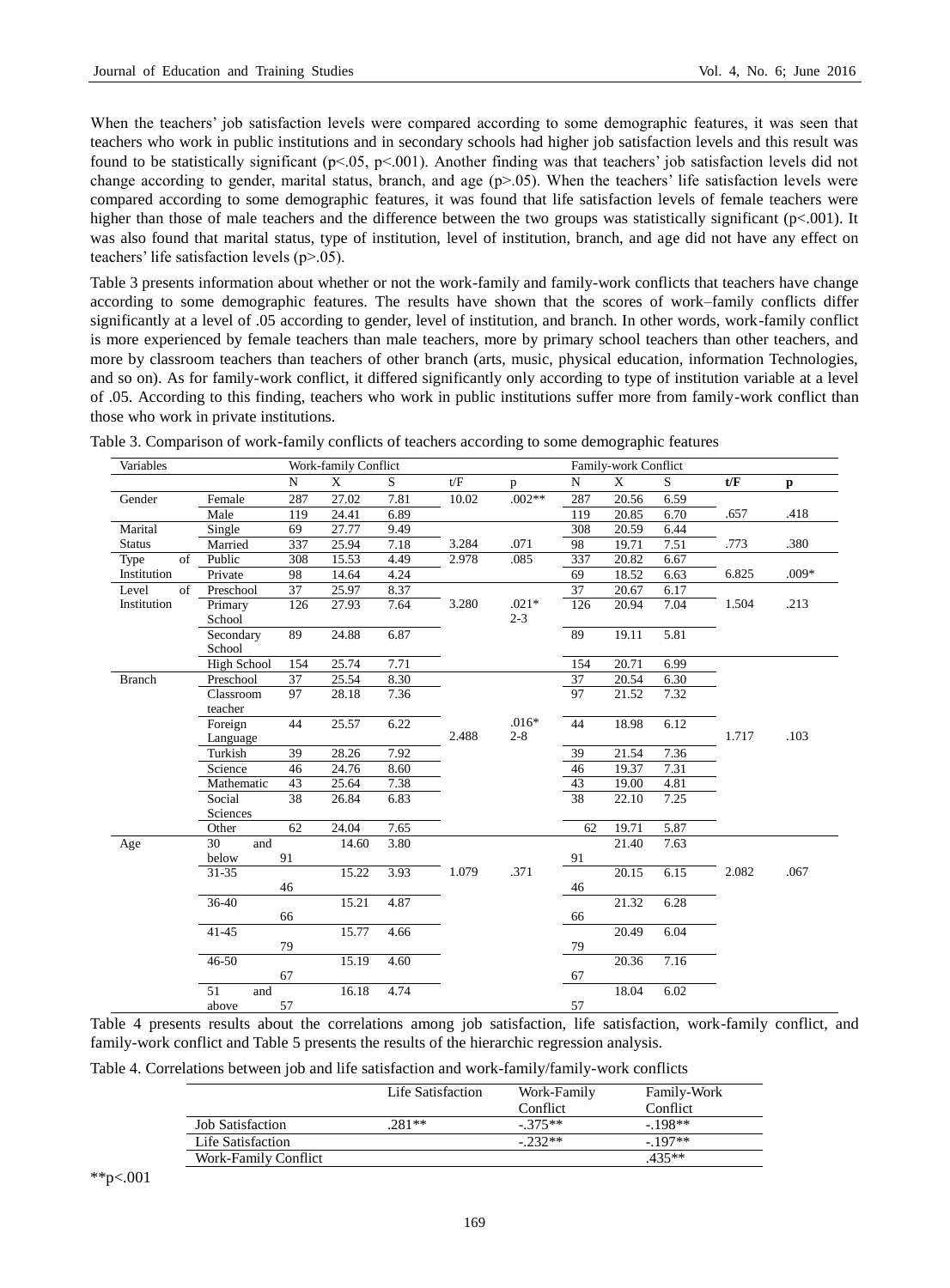According to the results of the correlation analysis, there found to be a positive significant correlation  $(r=281)$  between job satisfaction and life satisfaction. As job satisfaction increases, so does life satisfaction. A negative and significant correlation was found between job satisfaction and work-family conflict (r= -.375) and also between job satisfaction and family-work conflict (r= -.198), at a level of .001. The more the conflicts, the less job satisfaction is. A negative and significant correlation was found between the teachers' life satisfaction and work-family conflicts ( $r = -232$ ) and also between life satisfaction and family-work conflicts (r= -.197), at a level of .001. As life satisfaction increases, work-family and family-work conflicts decrease. Between work-family conflict and family-work conflict (r=.435), there found to be a positive and significant correlation at a level of .001. This means that as work-family conflict increases, family-work conflict also increases.

| <b>Block/Predictors</b>        | B        | <b>SHB</b> |            | $\Delta$ R <sup>2</sup> |
|--------------------------------|----------|------------|------------|-------------------------|
| I. Demographic Features        |          |            |            |                         |
| Age                            | .18      | 0.38       | .022       |                         |
| Gender                         | $-1.690$ | 1.199      | $-.069$    |                         |
| Level of institution dummy1    | $-1.131$ | 7.418      | $-.047$    |                         |
| Level of institution dummy2    | 4.326    | 7.186      | .162       | $.079***$               |
| Level of institution dummy3    | .465     | 7.212      | .020       |                         |
| Branch dummy1                  | 3.522    | 7.305      | .092       |                         |
| Branch dummy2                  | 1.953    | 2.329      | .075       |                         |
| Branch dummy3                  | 2.033    | 1.996      | .057       |                         |
| Branch dummy4                  | $-.890$  | 1.739      | $-.032$    |                         |
| Branch dummy5                  | $-2.515$ | 1.656      | $-.094$    |                         |
| II. Life Satisfaction          | .483     | .121       | $193***$   | $.146***$               |
| III. Work and Family Conflicts |          |            |            |                         |
| Work-family conflict           | $-.424$  | .076       | $-.292***$ |                         |
| Family-work conflict           | $-.039$  | .084       | $-.024$    |                         |
|                                |          |            |            | $.224***$               |

Table 5. Results of the hierarchic regression analysis

According to the table, the demographic features of the teachers explain 7.9% of the variance related to job satisfaction (demographic features, F (10, 393) 3.356, p<.001). This suggests that demographic features have a significant effect on job satisfaction. Life satisfaction explains 14.6% of job satisfaction (job satisfaction, F (11, 392) 6.086, p<.001). Compared to the demographic features, life satisfaction is more of a predictor for job satisfaction. Work-family and family-work conflict in the third block explain 22.4% of job satisfaction (conflicts experienced in the family and at work, F (13, 390) 8.666, p<.001). Especially the negative effect of the conflicts experienced in the workplace on the family life seems to be an important predictor of job satisfaction. There is a negative correlation between job satisfaction and both types of conflicts. Also, the negative effect of the conflicts experienced in the workplace on family life decreases the satisfaction one gets from his/her job. According to these results, we can conclude that life satisfaction and work-family conflict are two effective variables in predicting job satisfaction and that the effect of the demographic features is relatively lower.

# **4. Discussion and Conclusion**

This study aimed to determine job satisfaction, life satisfaction, work-family conflict, and family-work conflict levels of teachers, to find out whether or not these variables differ according to certain demographic variables, and to determine the relationships among the variables.

The results of the study have shown that job satisfaction levels of teachers are above average. Life satisfaction mean of teachers is slightly above average—not significantly low. As for the conflicts teachers experience at work and at home, it is seen that teachers suffer more from work-family conflict than family-work conflict. The problems faced in the workplace cause additional problems such as job dissatisfaction, job stress, and lack of organizational commitment and they also influence one's life at home (Allen & et.al, 2000). It might be speculated that teachers reflect more the problems they face at work on their family and experience more conflicts at home due to the requirements of their job. Previous studies have also reported that work-family conflict is more common than family-wok conflict (Anafarta, 2011; Geurts et al., 2005; Grzywacz & Marks, 2000; Kinnunen et.al., 2004; Marais vd., 2009; Panatik et al., 2011). Individuals prefer to fulfill their job-related responsibilities at the expense of their responsibilities at home. A problem experienced at work affects a teacher's life at home negatively. A teacher's being tense and stressed due to a problem at work and dwelling on the problem when at home lower his/her quality of life at home.

The study has also investigated whether or not job and life satisfaction, work-family/family-work conflict levels of teachers differ according to certain demographic variables. According to the results, it has been found that job satisfaction levels of teachers do not change according to gender, marital status, branch, and age. Some earlier studies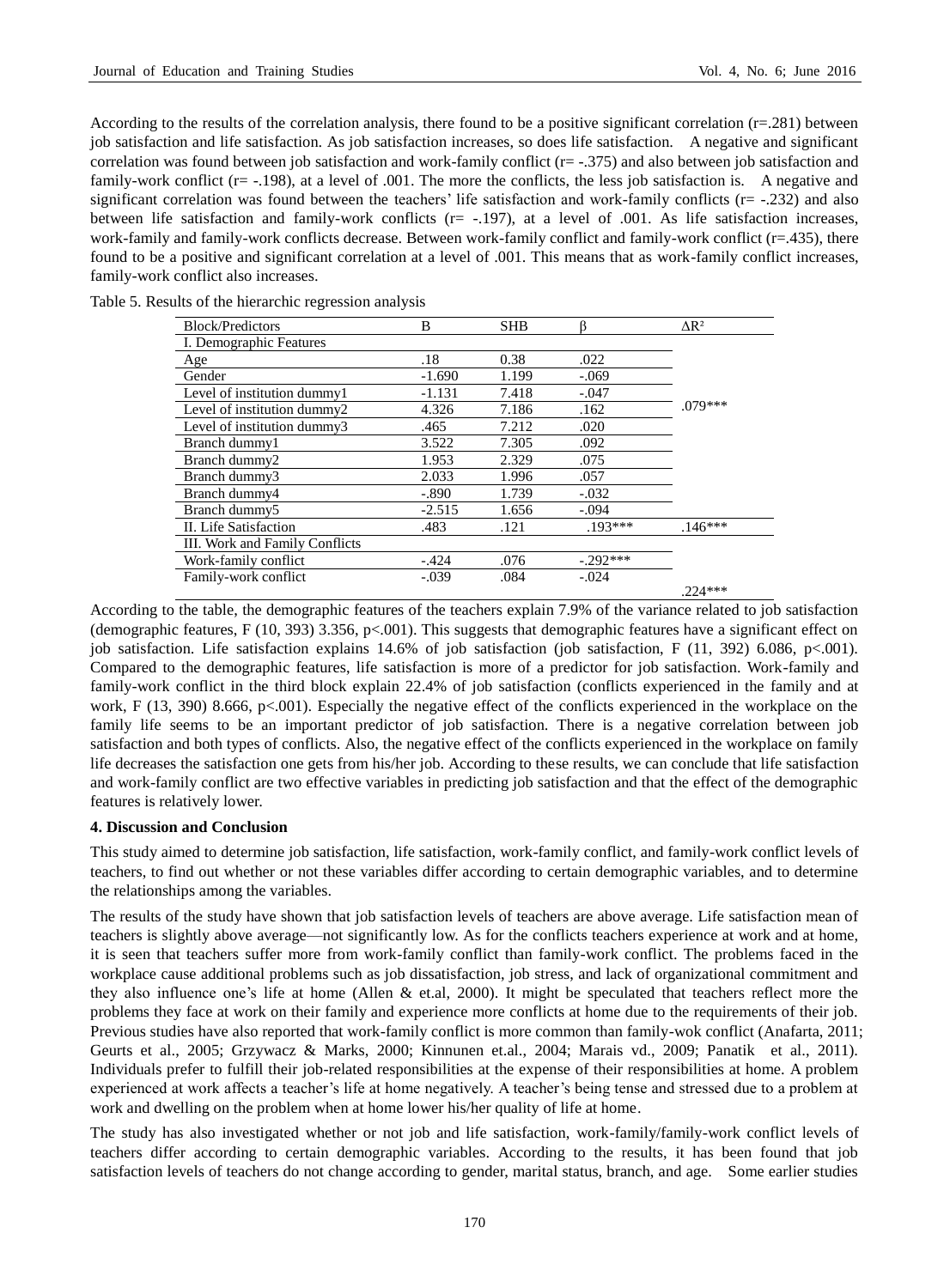have found that job satisfaction increases as age and length of service increase (Günbayı and Toprak, 2010; Koruklu et al., 2013), and some others have found, similar to the present study, that age, gender, marital status, and branch do not create much of a difference (Filiz, 2014; Telef, 2011).

Job satisfaction of teachers working in public schools is higher than that of those working in private schools and the difference between the two groups of teachers is statistically significant (p<.05). Turkish schools are either public or private schools, all of which are affiliated with the Ministry of National Education. Teachers who work in public schools are permanent government officials and they do not have the risk to be made redundant. However, in private schools teachers work on contracts, which are renewed annually according to their performances. Therefore, teachers working in private schools need to work hard, be successful, and continually develop themselves so as to ensure that their contracts will be renewed for the following academic year. It might be the case that these factors affect teachers' job satisfaction levels negatively. Yılmaz and Şahin's (2009) study have also concluded that job satisfaction levels of teachers change according to type of institution. The present study has found that teachers working in secondary schools have higher levels of job satisfaction compared to teachers of other levels. Preschool teachers have also been found to have higher levels of job satisfaction, although the difference is not statistically significant. The reason why the job satisfaction levels of primary and high school teachers are lower might be student-related problems such as adaptation to school in the primary level and classroom management problems related to students' misbehavior due to adolescence in high schools. Other studies have also found that job satisfaction levels of high school teachers are lower compared to job satisfaction levels of other groups of teachers (Kılıç, Tanrıkulu and Uğur, 2013).

Of all the demographic features under concern, only gender has been found to be effective in teachers' life satisfaction  $(p<.001)$ ; other demographic features are found to be ineffective  $(p>.05)$ . Female teachers have higher levels of life satisfaction compared to male teachers.

One of the noteworthy findings concerning work-family and family-work conflicts is that female teachers suffer more from work-family conflict and male teachers more from family-work conflict, although the difference is not significant. Some other studies have also reported that female teachers have more conflicts than male teachers and that work-family conflict is more common than family-work conflict. (Anafarta, 2011; Ayo, Henry & Adebukola, 2009; Geurts et al., 2005; Grzywacz & Marks, 2000; Kinnunen et.al., 2004; Özmete and Eker, 2012; ). Such a finding might not be a surprise, considering the fact that women have more responsibilities at home (cooking, cleaning, child care, and so on) and, on top of that, that these responsibilities are seen among the basic duties of women. Another finding is that teachers working in public institutions experience family-work conflict more than those working in private institutions.

According to the result of the correlation analysis, there is a positive significant correlation (r=.281) between job satisfaction and life satisfaction. The same result has been found by some previous studies also (Bonebright, Clay & Ankenman, 2001; Perrone, Webb & Jackson, 2007). Since individuals spend most of their time at work and make their job the center of their lives, their job satisfaction influences their life satisfaction; therefore, one increases as the other increases.

A negative and significant correlation has been found between job satisfaction and work-family conflict (r= -.375) and also between job satisfaction and family-work satisfaction  $(r = -.198)$ , at a level of .001. In other words, as the conflicts at work and at home increase, job satisfaction decreases (Dursun and İştar, 2014; Özdevecioğlu and Doruk, 2009; Turunç and Erkuş, 2010). There is also a negative and significant correlation between teachers' life satisfaction and work-family conflicts  $(r = -0.232)$  and also between their life satisfaction and family-work conflicts  $(r = 0.197)$ , at a level of .001. As life satisfaction increases, work-family and family-work conflicts decrease. Similar studies which have been conducted with teachers and academicians also report that there is a significant and negative correlation between life satisfaction and work-family conflict (Akın, 2008; Mustafayeva and Bayraktaroğlu, 2014; Özdevecioğlu and Doruk, 2009). Regarding the correlation between work-family conflict and family-work conflict, there seems to be a positive and significant correlation (r=.435) between the two conflicts, at a level of .001. It means that as work-family conflict increases, family-work conflict also increases. According to the results of the hierarchic regression analysis, the variables that best predict jobs satisfaction are life satisfaction and work-family conflict.

In conclusion, the present study, which has focused on job satisfaction, life satisfaction, work-family conflict and family-work conflict levels of teachers, has found that job satisfaction and life satisfaction are correlated and one increases as the other increases, and that as work-family conflict and family-work conflict increase, job satisfaction and life satisfaction decrease.

It is highly important for the future of our country that teachers, to whom we entrust our future and who contribute greatly to the development of our country, have high levels of job and life satisfaction. Therefore, it is critical that school administrators and politicians take the necessary steps to ensure this. When job satisfaction levels of teachers are high, their life satisfaction levels will also increase.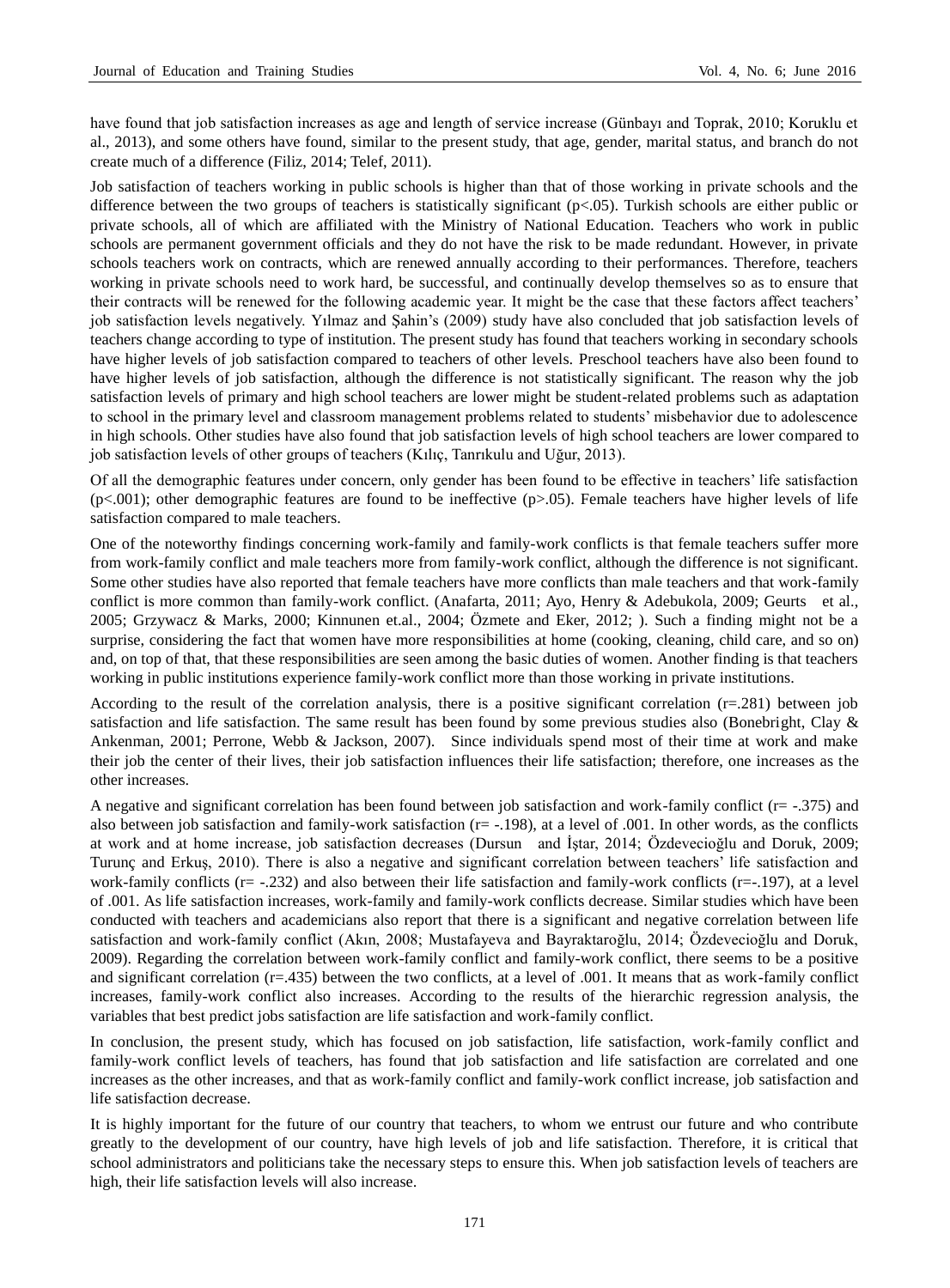Individual and organizational strategies are required in order to increase job and life satisfaction of teachers and to decrease the conflicts they have. Teachers need to learn how to cope with stress, to take good care of their physical and psychological health, and to be able to maintain their work-life balance. The conflicts that teachers have might be decreased if school administrators create a positive working environment, support teachers in solving the problems they face at work, and motivate them. Work-family conflict increases job dissatisfaction and job stress and decreases organizational commitment. On top of that, it leads to problems in the family. Increasing job and life satisfaction of teachers is of great importance in terms of decreasing the conflicts experienced at work and at home. Further studies are needed to reveal the causes of the conflicts teachers experience in the workplace and in the family.

#### **References**

- Adams, A. G., King, L. A., & King, D. W. (1996). Relationships of job and family involvement, family social support, and work–family conflict with job and life satisfaction. *Journal of Applied Psychology, 4*, 411–420. http://dx.doi.org/10.1037/0021-9010.81.4.11
- Akın, M. (2008). Örgütsel destek, sosyal destek ve iş/aile çatışmalarının yaşam tatmini üzerindeki etkileri. [The effects of organizational support, social support and work/family conflicts on life satisfaction.] *Erciyes Üniversitesi Sosyal Bilimler Enstitüsü Dergisi, 25*(2), 141-170.
- Allen, T. D., Herst, D., Brück, C. S., & Sutton, M. (2000). Consequences associated with work-to-family conflict: a review and agenda for future research. *Journal of Occupation Health Psychology, 5*(2), 278-308. http://dx.doi.org/10.1037/1076-8998.5.2.278
- Anafarta, N. (2011). The Relationship between work-family conflict and job satisfaction: A structural equation modeling (SEM) approach. *International Journal of Business and Management, 6*(4), 168-177. http://dx.doi.org/10.5539/ijbm.v6n4p168
- Avşaroğlu, S., Deniz, M. E., & Kahraman, A. (2005). Teknik öğretmenlerde yaşam doyumu iş doyumu ve mesleki tükenmişlik düzeylerinin incelenmesi. [Examining job satisfaction and life satisfaction and burnout in the vocational technical teacher.] *Selçuk Üniversitesi Eğitim Fakültesi Dergisi, 14*, 115–129.
- Ayo, H. T., Henry, S., & Adebukola, K. T. (2009). Psychosocial variables as predictors of work-family conflict among secondary school teachers in ırele local government area, Ondo State, Nigeria. *Pakistan Journal of Social Sciences, 6*(1), 11-18. http://dx.doi.org/pjssci.2009.11.18
- Aysan, F., & Bozkurt, N. (2004). Okul psikolojik danışmanlarının yaşam doyumu, stresle başa çıkma stratejileri ve olumsuz otomatik düşünceleri. [School counselors of life satisfaction, stress, coping strategies and negative automatic thoughts.] İzmir ili örneklemi. XIII. Ulusal Eğitim Bilimleri Kurultayı, (6-9 Temmuz 2004), İnönü Üniversitesi, Malatya.
- Balcı, A. (1985). Eğitim yöneticisinin iş doyumu. [The training manager job satisfaction.]Unpublished doctoral thesis, Ankara Üniversitesi, Ankara.
- Başaran, İ. E. (1982). *Örgütsel Davranış*. [Organizational behavior.] Ankara: A.Ü.E.F. Yayınları.
- Bogler, R. (2001). The influence of leadership style on teacher job satisfaction. *Educational Administration Quarterly. 37*(5), 662. http://dx.doi.org/10.1177/00131610121969460.
- Bonebright, C. A., Clay, D. L., & Ankenman, R. D. (2000). The relationship workaholdism with work-life conflict, life satisfaction, and purpose of life. *Journal of Counseling psychology, 47*(4), 469-477.
- Büyüköztürk, Ş. (2007). *Sosyal bilimler için veri analizi el kitabı*. [Data analysis for social sciences.] Ankara: PegemA Yayıncılık.
- Carlson, D. S., & Kacmar, K. M. (2000). Work–family conflict in the organization: Do live role values make a differences? *Journal of Management, 26* (5), 1031–1054. http://dx.doi.org/10.1177/014920630002600502.
- Çermik, E. (2001). Ortaöğretim fizik öğretmenlerinin profili, iş tatmini ve motivasyonu. [*Profile, work satisfaction and motivation of physics teachers in high schools*.] Unpublished master thesis, Marmara Üniversitesi, İstanbul.
- Demirel, H. & Koç Erdamar, G. (2009). Examining the relationship between job satisfaction and family ties of Turkish primary school teachers. *Procedia-Social and Behavioral Sciences, 1*(1), 2211-2217. http://dx.doi.org/10.1016/j.sbspro.2009.01.389
- Dinham, S., & Scott, C. (2000). Moving into the third, outer domain of teacher satisfaction. *Journal of Educational Administration, 38*(4), 379-396. http://dx.doi.org/10.1108/09578230010373633
- Dunnette, P. (1970). *Psychology and industry.* London: The Callier-McMillan Company.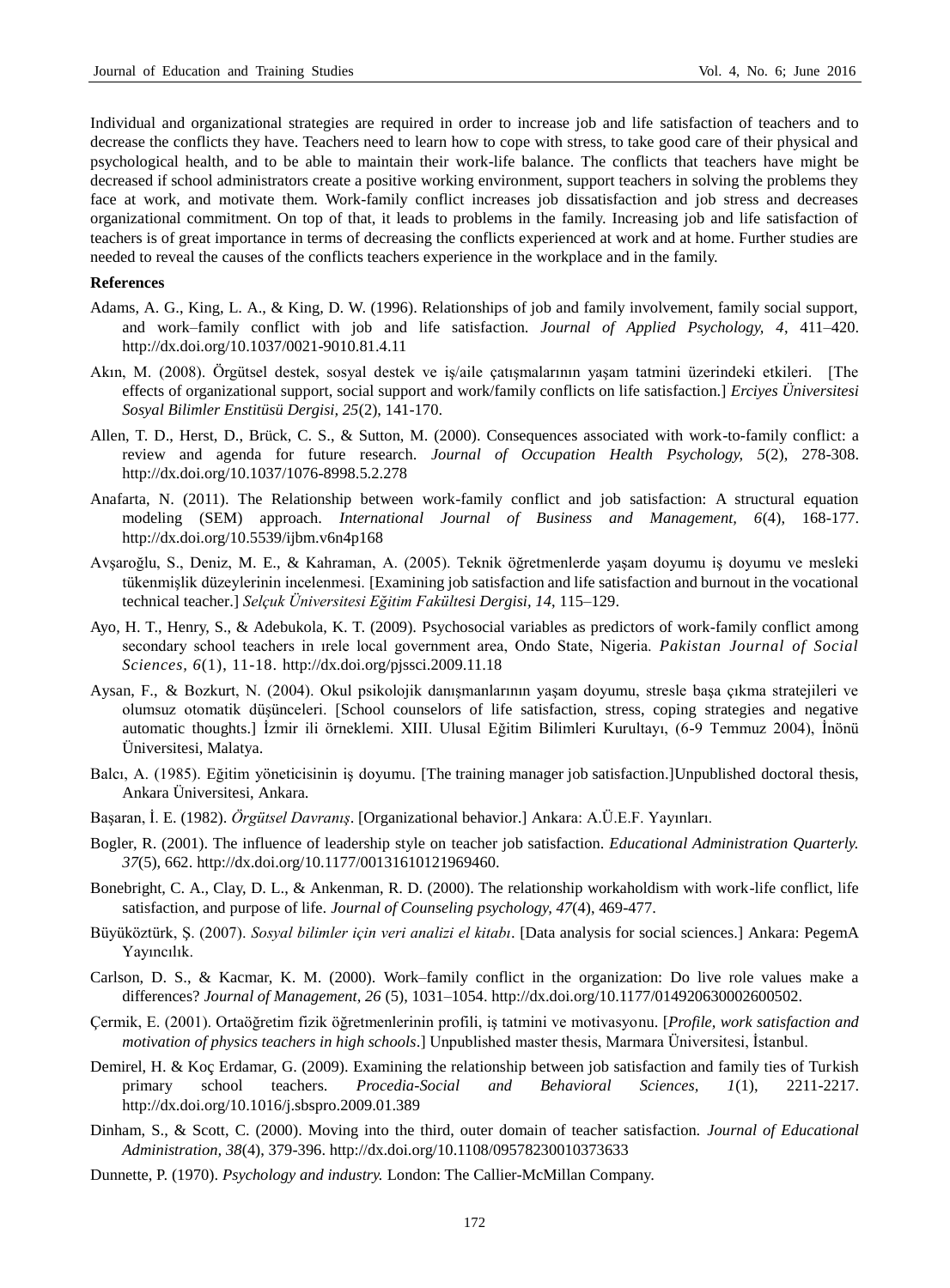- Dursun, S., & İştar, E. (2014). Kadın Çalışanların Yaşamış Oldukları İş Aile Çatışmasının İş ve Yaşam Doyumu Üzerine etkisi. [Effects of work-family conflıit of woman on job and life satısfaction.] atatürk Üniversitesi İktisadi ve İdari Bilimler Dergisi, *8*(3), 127-137.
- Erdoğan, İ. (1997). *İşletmelerde davranış*. [Behavior in businesses] İstanbul: İstanbul Üniversitesi İşletme Fakültesi Yayınları.
- Eren, E. (1989). *Yönetim psikolojisi*. [Management psychology.] Genişletilmiş 3. Baskı, İstanbul: Yön Ajans.
- Filiz, Z. (2014). Öğretmenlerin iş doyumu ve tükenmişlik düzeylerinin incelenmesi. [An analysis of the levels of job satisfaction and burnout of teachers.] Uluslar arası Yönetim, İktisat ve İşletme Dergisi. *10*(23), 157-171.
- Fitzgerald, S. M. (1972). A career development study of elementary school teachers: University of Minnesota.
- Frone, M. R., & Cooper, M. L. (1992). "Prevalence of work-family conflict: are work and family boundraies asymmetrically permeable?". *Journal of Organizational Behavior, 13*(7), 723-729. http://dx.doi.org/10.1002/job.4030130708
- Frone, M. R., Russell, M., & Cooper, M. L. (1992). Antecedents and outcomes of work-family conflict: Testing a model of the work-family interface. *Journal of Applied Psychology, 77*(1), 65–78.
- Frone, M. R., Russell, M., & Cooper, M. L. (1997). Relation of work-life conflict to health outcomes: A four-year longitudinal study of employed parents, *Journal of Occupational and Organizational Psychology, 70*(4), 325-335. http://dx.doi.org/10.1111/j.2044-8325.1997.tb00652.x
- Geurts, S. A. E., Taris, T. W., Kompier, M. A. J., Dikkers, J. S. E., Van Hooff, M. L. M., & Kinnunen, U. M. (2005). Work-home interaction from a work psychological perspective: Development and validation of a new questionnaire, the SWING. *Work & Stress, 19*(4), 319-339. http://dx.doi.org/10.1080/02678370500410208
- Greenhaus, J. H., & Beutell, N. J. (1985). Sources of conflict between work and family roles, *Academy of Management Review, 10*, 76-88.
- Greenhouse, J. H., Collins, K. M., & Shaw, J. D. (2003). The relation between work- family bakance and quality of life. *Journal of Vocational Behavior, 3*(63), 510-531. http://dx.doi.org/10.1016/S0001-8791(02)00042-8
- Grzywacz, J. G., & Marks, N. F. (2000). Family, work, work–family spillover, and problem drinking during midlife. *Journal of Marriage and the Family, 62*(2), 336– 348. http://dx.doi.org/10.1111/j.1741-3737.2000.00336.x
- Günbayı, İ., & Toprak, D. (2010). İlköğretim okulu sınıf ve özel sınıf öğretmenlerinin iş doyum düzeylerinin karşılaştırılması. [A comparison of primary school teachers and special primary school teachers' job satisfaction levels.] *İlköğretim Online*, *9*(1), 150-169.
- Hammer, L. B., Bauer, T. N., & Grandey, A. A. (2003). Work-family conflict and workrelated withdrawal behaviors. *Journal of Business and Psychology, 17*(3), 419–436. http://dx.doi.org/10.1023/A:1022820609967
- Ingersoll, R. M. (2001). Teacher turnover, teacher shortages, and organization of schools. University of Washington, Center for the Study of Teaching and Policy. http://depts.washington.edu/ctpmail/PDFs/Turnover-Ing-01-2001.pdf
- Kaynak, T. (1990). *Organizasyonlarda davranış*. [Behaviour in organisations.] İstanbul: İstanbul Üniversitesi İşletme Fakültesi Yayınları.
- Keser, A. (2005). Akademisyenlerin çalışan tatmini-yaşam tatmini araştırması. [Academics' job satisfaction-life satisfaction.] *Ekonomi, Sosyoloji ve Politika Dergisi, 2*, 1.
- Kılıç, S., Tanrıkulu, T., & Uğur, H. (2013). Devlet okullarında görev yapan öğretmenlerin iş doyumu ve sosyal karşılaştırma düzeylerinin incelenmesi. [Job satisfaction and social comparison levels of teachers working for state schools.], *International Journal of Human Sciences, 10*(1), 760-779.
- Kinnunen, U., Geurts, S., & Mauno, S. (2004). Work-to-family conflict and its relationship with satisfaction and well-being: A one-year longitudinal study on gender differences. *Work ve Stress*, *18*(1), 1-22. http://dx.doi.org/10.1080/02678370410001682005
- Köker, S. (1991). Normal ve Sorunlu ergenlerin yaşam doyumu düzeyinin karşılaştırılması. [A comparison of normal and troubled adolescent life satisfaction levels.] Unpublished master thesis, Ankara: Ankara Üniversitesi Sosyal Bilimler Enstitüsü.
- Köktürk, T. (1997). İlköğretim okulları ikinci kademe İngilizce öğretmenlerinin profili, motivasyonu ve iş tatmini. [The profiles, motivation and job satisfaction of secondary school English teachers.] Unpublished master thesis. İstanbul: Marmara Üniversitesi.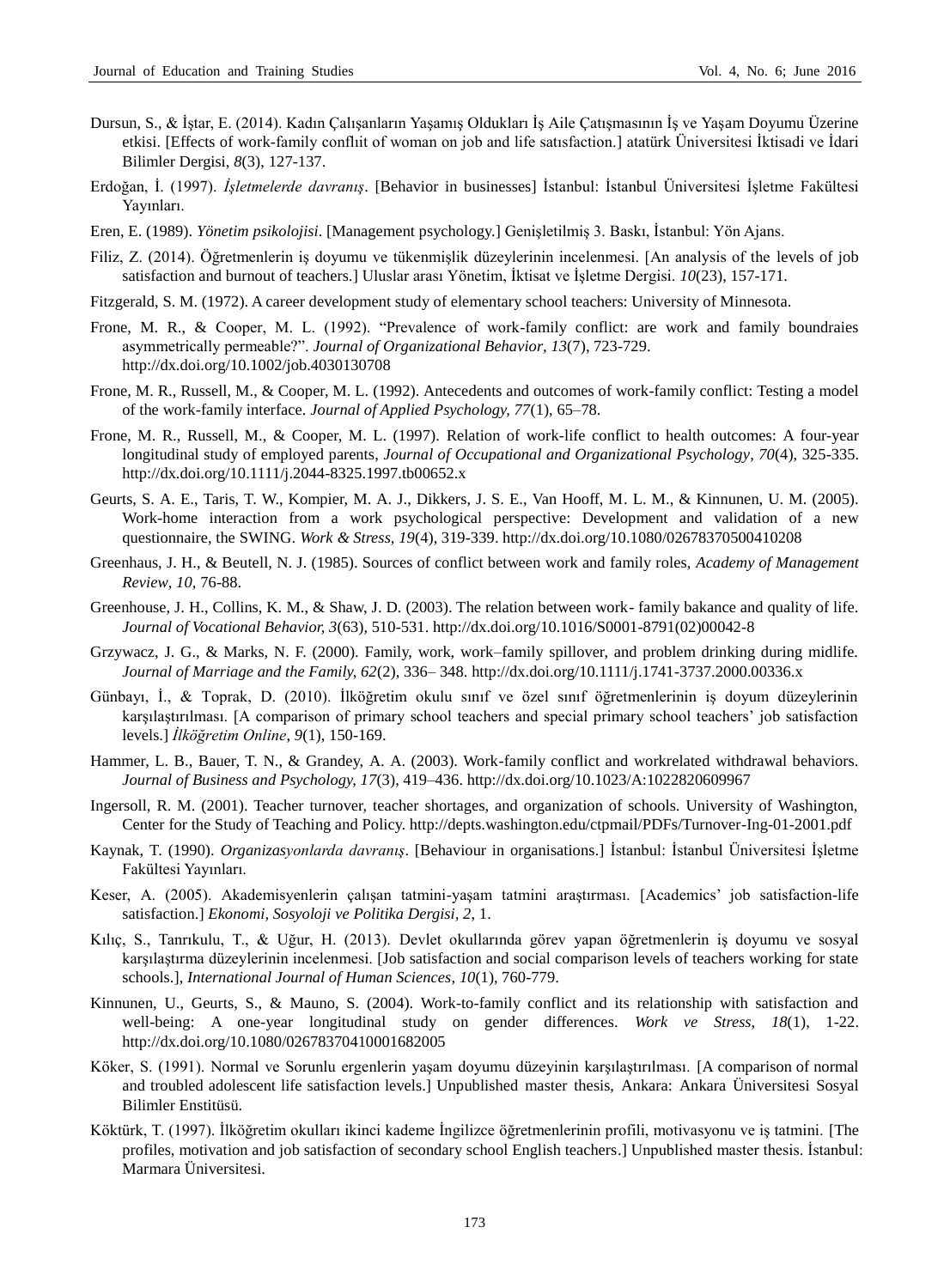- Koruklu, N., Feyzioğlu, B., Kiremit, H. Ö., & Aladağ, E. (2013). Öğretmenlerin iş doyum düzeylerinin bazı değişkenlere göre incelenmesi. [Examining teachers job satisfaction level according to some variables.] Mehmet Akif Ersoy Üniversitesi Eğitim Fakültesi Dergisi, *13*(25), 119-137.
- Kossek, E. E., & Ozeki, C. (1998). Work-family conflict, policies, and the job-life satisfaction relationship: a review and directions for organizational behavior-human resources research. *Journal of Applied Psychology, 83*(2), 139-149. http://dx.doi.org/10.1037/0021-9010.83.2.139
- Lent, R. W., & Brown, S. D. (2006). Integrating person and situation perspectives on work satisfaction: A social-cognitive view. *Journal of Vocational Behavior, 69*(2), 236-247. http://dx.doi.org/10.1016/j.jvb.2006.02.006
- Liu, X. (2007). The effects of teacher influence at school on first-year teacher attrition: A multilevel analysis of the Schools and Staffing Survey for 1999-2000. *Educational Research and Evaluation, 13*(1), 1-16. http://dx.doi.org/10.1080/13803610600797615
- Marais, C., Mostert, K., Geurts, S., & Taris, T. (2009).The psychometric properties of a translated version of the Survey Work-Home Interaction - Nijmegen (SWING) instrument. *South African Journal of Psychology, 39(2),* 202-219. http://dx.doi.org/10.1177/008124630903900206.
- Mustafayeva, L., & Bayraktaroğlu, S. (2014). İş-Aile Çatışmaları ve Yaşam Tatmini Arasındaki İlişki: Türkiye ve İngiltere'deki Akademisyenlerin Karşılaştırılması. [The relatıonship between work-family conflict and life satisfaction: comparative study between the UK and Turkey.] *İşletme Bilimi Dergisi, 2*(1), 127-145.
- Namasivayam, K., & Zhao, X. (2007). An investigation of the moderating effects of organizational commitment on the relationships between work-family conflict and job satisfaction among hospitality employees in India. *Tourism Management, 28*, 1212-1223. http://dx.doi.org/10.1016/j.tourman.2006.09.021
- Newstrom, J. W. (1986). *Human behavior at work*. New York. McGraw-Hill.
- Noor, N. M. (2002). Work-family conflict, locus of control, and women's well-being: Test of alternative pathways. *Journal of Social Psychology, 142*(5), 645-662. http://dx.doi.org/10.1080/00224540209603924
- Oran, N. B. (1989). Job Satisfaction of a Group of Academical Staff in Marmara University. Unpublished master thesis, Marmara Üniversitesi Sosyal Bilimler Enstitüsü, İstanbul.
- Özdayı, N. (1990). Resmi ve özel liselerde çalışan öğretmenlerin iş tatmini ve iş streslerinin karşılaştırmalı analizleri. [The comparison of job satisfaction and job stress of teachers who work in public and private high schools Unpublished doctoral thesis. İstanbul: İstanbul Üniversitesi İşletme Fakültesi.
- Özdevecioğlu, M., & Doruk, N. Ç. (2009) Organizasyonlarda İş-Aile ve Aile İş Çatışmalarının Çalışanların İş ve Yaşam Tatminleri Üzerindeki Etkisi. [The effects of work-family conflict and family-work conflict on employee's job and life satisfaction in organizations.] Erciyes Üniversitesi İktisadi ve İdari Bilimler Fakültesi Dergisi, *33*, 69-99.
- Özer M., & Karabulut, Ö.Ö. (2003) Yaşlılarda yaşam doyumu*.* [Satisfaction of life in elderly individuals.] *Geriatri, 6*(2), 72-74.
- Özmete, E., & Eker, I. (2012). İş-aile yaşamı çatışması ve roller: kamu sektörü örneğinde bir değerlendirme. [Work-Family Conflict and Roles: Assessment of the Public Sector.] *Çalışma İlişkileri Dergisi, 3*(2), 1-23.
- Panatik, S. A. B., Badri, S. K. Z., Rajab, A., Rahman, H. A., & Shah, I. M. (2011). The impact of work family conflict on psychological well-being among school teachers in Malaysia. *Procedia-Social and Behavioral Sciences, 29*, 1500-1507. http://dx.doi.org/10.1016/j.sbspro.2011.11.390
- Perrone, K. M., Webb, L. K., & Jackson, Z. V. (2007). Relatonship between parental attachment, work and family roles, and life satisfaction. *The Career Development Quarterly, 55*(3), 237-248. http://dx.doi.org/10.1002/j.2161-0045.2007.tb00080.x
- Skaalvik, E. M., & Skaalvik, S. (2007). Dimension of teacher self-efficacy and relations wiht strain factors, perceived collective teacher efficacy, and teacher burnout*. Journal of Educational Psychology, 99*(3), 611-625. http://dx.doi.org/10.1037/0022-0663.99.3.611
- Telef, B. B. (2011). The study of teachers' self-efficacy, job satisfaction, life satisfaction and burnout. *Elementary Education Online, 10*(1), 91-108.
- Trachtenberg, V. J., Anderson, A. S., & Sabatelli, M. R. (2009). Work-home conflict and domestic violence: A test of conceptual model. *Journal of Family Violence, 24*, 471-483. http://dx.doi.org/10.1007/s10896-009-9246-3